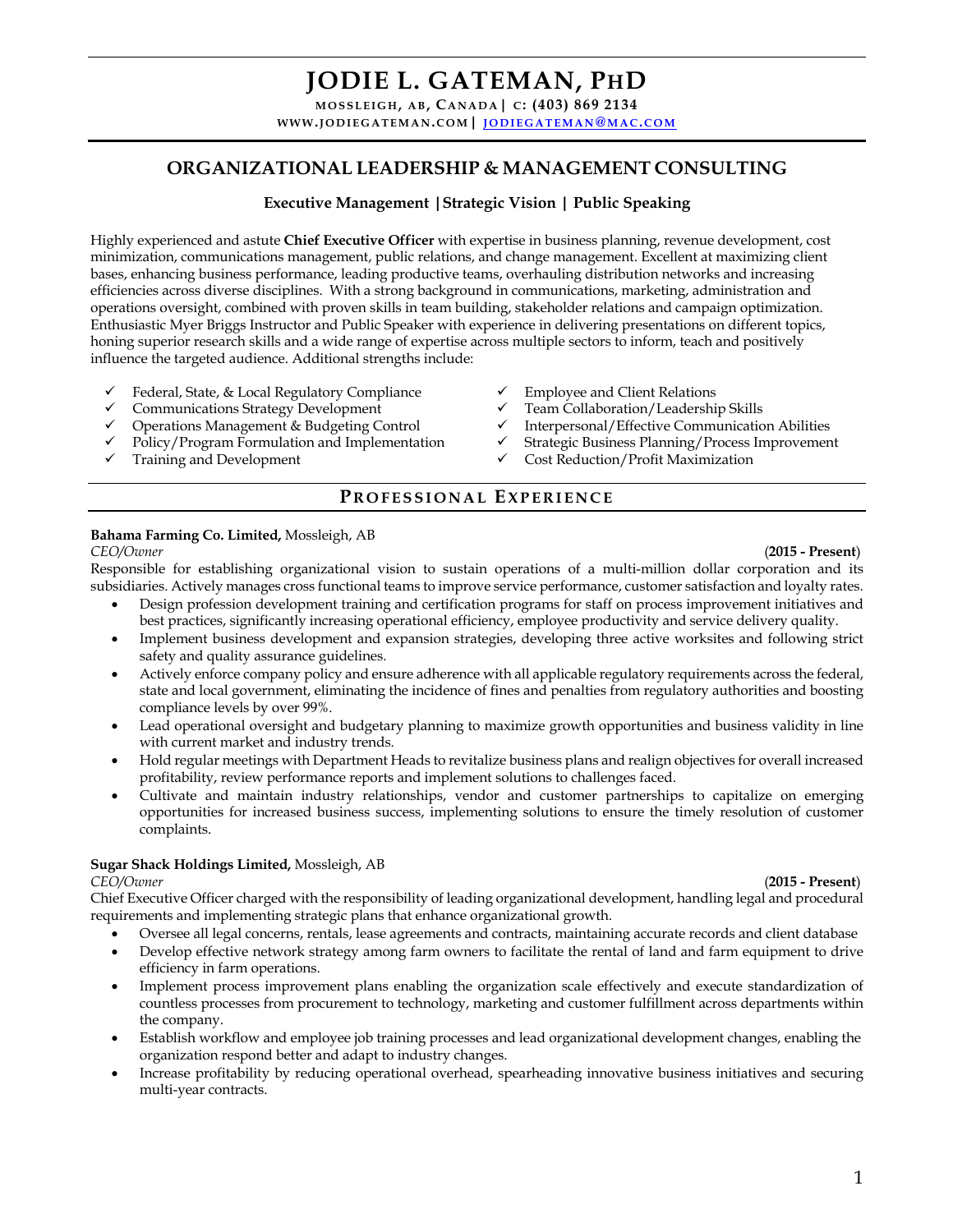#### **PROFESSIONAL EXPERIENCE – CONTINUED \_\_\_\_\_\_\_\_\_\_\_\_\_\_\_\_\_\_\_\_\_\_\_\_\_\_\_\_\_\_\_\_\_\_\_\_\_\_\_\_\_\_\_\_\_\_\_\_\_\_\_\_\_\_\_\_\_\_\_\_\_\_\_\_\_\_\_\_\_\_\_\_\_\_\_\_\_\_\_\_\_\_\_\_\_\_\_\_\_\_\_\_\_\_\_\_\_\_\_**

#### **Vulcan County**, AB

#### *County Councilor for Division 1* (**2021 - Present**)

Elected to municipal government in Vulcan County. Completed candidate documents and ran campaign following all the rules required by Elections Alberta and Vulcan County.

- Attend council and committee meetings. Research, discuss and present items to council and the public.
- Maintain communications between council members, CAO and rate payers.
- Work together with fellow councilors and staff members on various projects.
- Attend various courses and learning sessions to keep up with requirements and ensure that all rules and regulations are followed.

#### **Aspen Crossing,** AB

#### *Interim General Manager* (**2019-2020**)

Was requested by owner to cover time of absent manager position. General manager stepped down to pursue other opportunities in different line of work. Completed these duties until new manager was found and completed agreed upon transition time.

- Directed PR, media relations and communications of corporation including consumer, staff and, expanding marketing and communications outreach to voters, party members and the public at large.
- Collaborated with a group of 6 department heads from different departments of the company to complete projects, tasks, and events on 2 sites.
- Elevated staff moral and created training programs while providing detailed explanations on decisions from all departments to board members and owner.
- Held regular reviews and forward planning sessions for all involved; fielded questions from members of the public and advised teams on behavior and public relationships.

#### **Hidden Coulee Farms**, AB

#### *Secretary & Treasurer* (**1997 - Present**)

Started corporation with husband and partner. Responsible for day-to-day business activities, bookkeeping, communications, payroll, scheduling, etc.… Continued with positions after the corporation went through restructuring upon the completion of a settlement in a lawsuit.

- Designed and implemented business practices to complete startup of mixed farming operation.
- Instrumental in expansion program of agricultural lands and inventory.
- Oversaw customer and supplier relations, including commodity boards.
- Currently handling all accounting, bookkeeping and regulatory required documents.

#### **P AST EMPLOYMENT EXPERIENCE**

| Little Bow Riding; Campaign Manager                                                      | 2012             |
|------------------------------------------------------------------------------------------|------------------|
| Green Learning, Calgary, AB; Founder/Administrator/Principal/                            | 2004 - 2009      |
| Lamar Junior High, Irving, TX; Student Teacher                                           | <b>Fall 1995</b> |
| <b>Practicums, Irving, TX; Teacher</b>                                                   | <b>Fall 1995</b> |
| Towny Elementary, Irving, TX; Student Teacher                                            | <b>Fall 1995</b> |
| <b>Mossleigh Demonstration School;</b> Substitute Teacher                                | 1996             |
| Grant Hill, Macleod Riding; Campaign Manager                                             | $1997 - 2000$    |
| Stage West, Calgary, AB; Serving Staff                                                   | 1990 Season      |
| Lincoln Park Centre, Calgary, AB; Instructor Assistant                                   | Spring 1988      |
| Thornhill Ranching & Mastercraft Buildings, Mossleigh, AB; Office Assistant/Receptionist | $1985 - 1999$    |

### **LEADERSHIP EXPERIENCE**

| <b>Province of Alberta;</b> Commissioner of Oaths                          | Current               |
|----------------------------------------------------------------------------|-----------------------|
| <b>Universal Life Church; Officiant</b>                                    | <b>2016 - Present</b> |
| <b>Freelance; Professional Speaker</b>                                     | 2002 - Present        |
| <b>Southern Alberta Energy from Waste Association, Board Director</b>      | 2021 - Present        |
| <b>Vulcan Health &amp; Wellness Foundation, Board Member</b>               | 2021 - Present        |
| <b>Vulcan District Waste Commission, Board Member</b>                      | 2021 - Present        |
| <b>Subdivision &amp; Appeals Board (SDAB), Vulcan County;</b> Board Member | $2016 - 2020$         |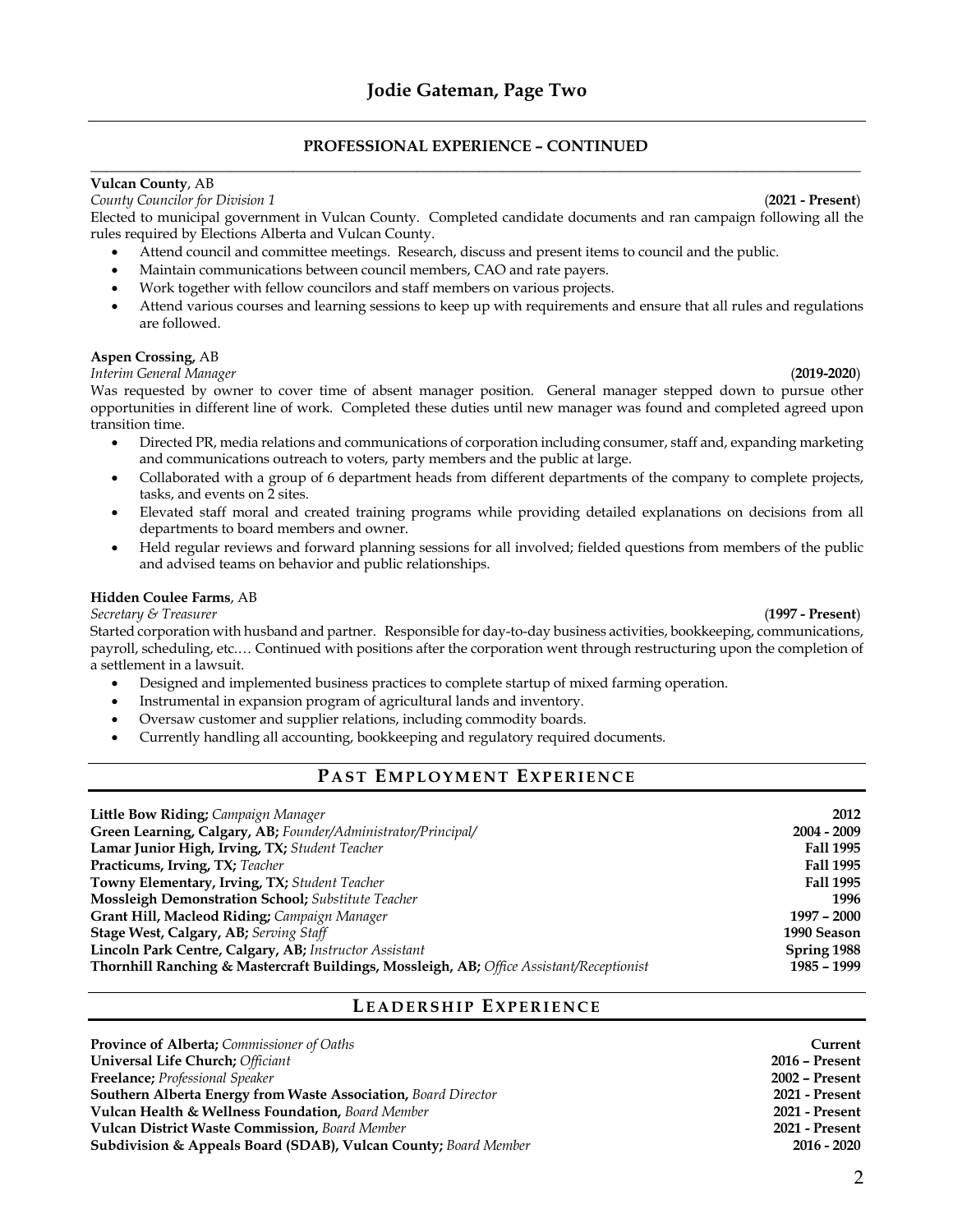# **Jodie Gateman, Page Three \_\_\_\_\_\_\_\_\_\_\_\_\_\_\_\_\_\_\_\_\_\_\_\_\_\_\_\_\_\_\_\_\_\_\_\_\_\_\_\_\_\_\_\_\_\_\_\_\_\_\_\_\_\_\_\_\_\_\_\_\_\_\_\_\_\_\_\_\_\_\_\_\_\_\_\_\_\_\_\_\_\_**

|                                                                                         | *Continued from Page 2 |
|-----------------------------------------------------------------------------------------|------------------------|
| <b>Chinook Arch Grain Society;</b> Communications $\mathcal{E}$ Events Committee Member | $2016 - 2019$          |
| <b>United Conservative Party (UCP);</b> VP of Comms                                     | 2018-2020              |
| Bill 6 TWG (Technical Working Groups) Research Team; Member                             | 2015                   |
| <b>Municipal Election Debates; Moderator</b>                                            | 2015                   |
| <b>Arrowwood Beef Club; Public Speaking Judge</b>                                       | 2014                   |
| Wildrose Executive Council; Vice President, Communications                              | 2013                   |
| <b>County Central High School;</b> Parent Council President & Sports Council Member     | $2012 - 2018$          |
| Cerebratic Accelerated Learning Program; Founder                                        | 2003                   |
| Canadian Alliance; Delegate                                                             | 2003                   |
| Mossleigh, AB; Sports Council                                                           | 1996-2000              |
| Reform Party, Macleod CA; Member, LCNC                                                  | 1997                   |
| University of Dallas Women's Basketball Team; Dallas, TX; Team Member - Forward         | 1990-1992              |
| Ace Cable Awards, Dallas, TX; Host                                                      | 1992                   |
| Calgary Stampeded Band, Calgary, AB; Flag Corp Member                                   | 1988-1989              |
| Olympic Games, Calgary, AB; Volunteer, Medal Presenter                                  | 1988                   |

## **T RAININGS & CERTIFICATIONS**

**Certified Pyrotechnician, Special Effects & Display Fireworks Operator,** Natural Resources Canada, **2019 Myer Briggs Certification**, Calgary, AB, **2009 Teaching Certificate**, Alberta, **2005 Wizard of the Web Graduate**, Austin, TX, **2004 Advanced Word-Smithing Course,** Austin, TX, **2003 Wizard of Web Graduate,** Austin, TX**, 2003 Writers Workshop Graduate,** Austin, TX, **2002 Teaching Certificate**, Texas, **1997 Certified Advanced Open Water Diver,** Calgary, AB, **1986** (C41572)

# **INDUSTRY SKILLS**

• Campaign & Communications Management, Public Relations, Consulting and Training, Public Speaking, Research.

### **AFFILIATIONS AND MEMBERSHIPS**

- Associate Member, Alberta Construction Safety Association, **2018-2020**
- Member and Representative, Western Barley Growers Association, **2017-2018**
- Board Member, Wizard of Ads Academy, **2007-2009**
- Certified Member, Discover Reading Program, Calgary, AB, **2005**
- Vote Yes to End Equalization TPA, **2021 – Present**

### **HONORS AND AWARDS**

- Parent of Distinction Award, Vulcan, AB, **2013**
- Top 40 Under 40 Award, Alberta, **2009**
- Excellence in Teaching Award Nominee, Alberta, **2008**
- Business Leaders of Tomorrow, Alberta, **2008**
- Business Leaders of Tomorrow, Calgary, AB, **2008**
- Emily Dickson Award, Austin, TX, **2003**
- Dean's List, University of Dallas, TX, **1994-1995**
- Female Start Talent of the Year, International Model & Talent Awards, TX, **1994**
- 3rd Runner Up Real Commercial People, International Model & Talent Awards, TX, **1994**
- 1st Runner Up Female Sit-Com, International Model & Talent Awards, TX, **1994**
- Miss Dallas County, Dallas, TX, **1992**
- Provincial Speak Off, 2nd Place, Calgary, AB, **1990**
- United Nations Pilgrimage Speaking Winner, AB, **1989**
- Bronze Medalist, Provincial Summer Games, **1988**
- 4-H Public Speaking Champion, AB, **1983 – 1990**